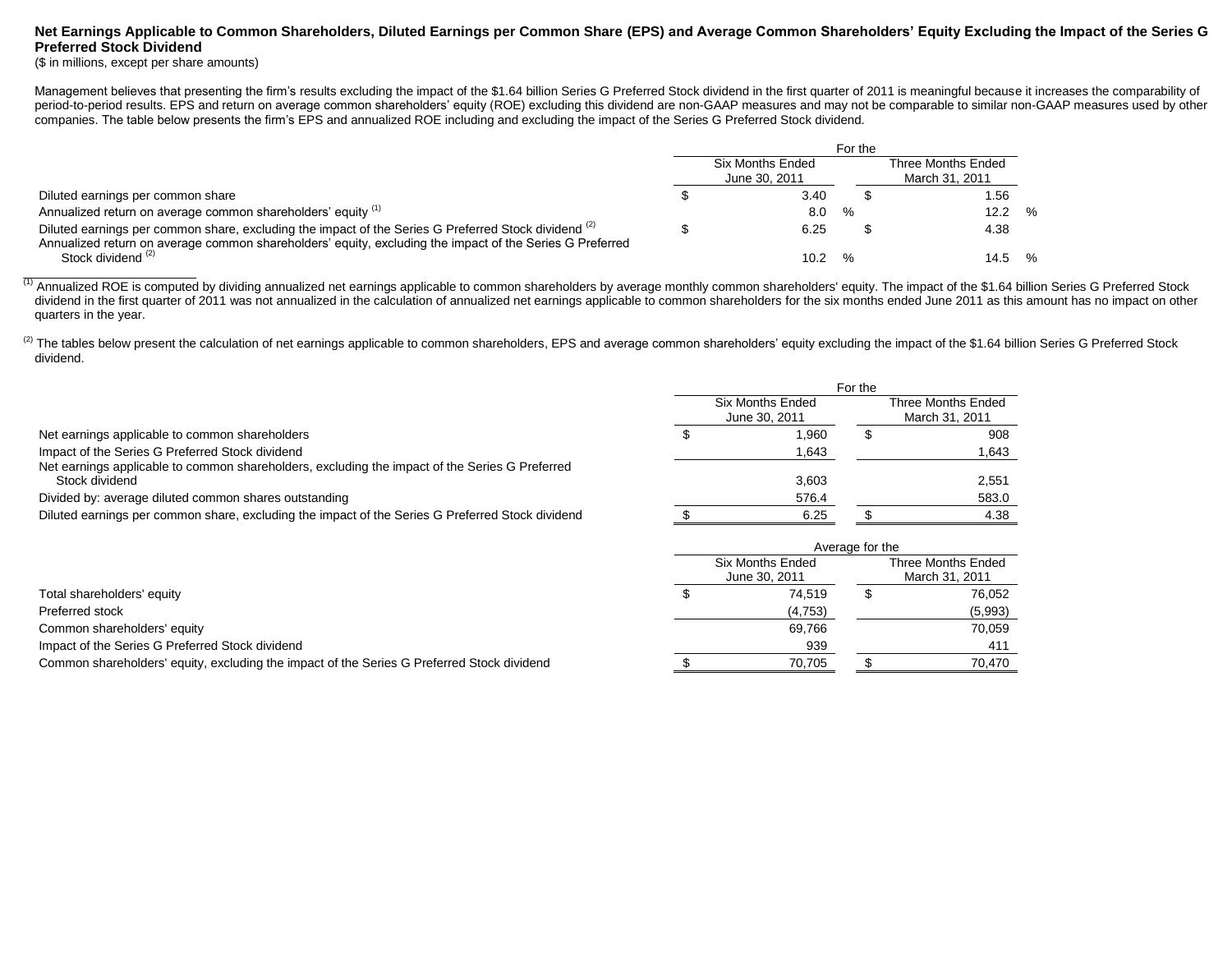### **Net Earnings Applicable to Common Shareholders, EPS and Average Common Shareholders' Equity Excluding the Impact of the U.K. Bank Payroll Tax and the SEC Settlement** (\$ in millions, except per share amounts)

Management believes that presenting the firm's results excluding the impact of the \$600 million U.K. bank payroll tax and the \$550 million SEC settlement in the second quarter of 2010 is meaningful as these were one-time events and excluding them increases the comparability of period-to-period results. EPS and ROE excluding these items are non-GAAP measures and may not be comparable to similar non-GAAP measures used by other companies. The table below presents the firm's EPS and annualized ROE including and excluding the impact of the U.K. bank payroll tax and the SEC settlement.

|                                                                                                                                                                                                                                   | For the |                                     |               |                                   |        |  |  |
|-----------------------------------------------------------------------------------------------------------------------------------------------------------------------------------------------------------------------------------|---------|-------------------------------------|---------------|-----------------------------------|--------|--|--|
|                                                                                                                                                                                                                                   |         | Three Months Ended<br>June 30, 2010 |               | Six Months Ended<br>June 30, 2010 |        |  |  |
| Diluted earnings per common share                                                                                                                                                                                                 |         | 0.78                                |               |                                   | 6.41   |  |  |
| Annualized return on average common shareholders' equity (1)                                                                                                                                                                      |         | 7.9                                 | $\frac{0}{6}$ |                                   | 13.1 % |  |  |
| Diluted earnings per common share, excluding the impact of U.K. bank payroll tax and SEC settlement <sup>(2)</sup><br>Annualized return on average common shareholders' equity, excluding the impact of U.K. bank payroll tax and |         | 2.75                                |               |                                   | 8.36   |  |  |
| SEC settlement <sup>(2)</sup>                                                                                                                                                                                                     |         | 9.5                                 | $\frac{O}{c}$ |                                   | 14.8 % |  |  |

(1) Annualized ROE is computed by dividing annualized net earnings applicable to common shareholders by average monthly common shareholders' equity. The impact of the \$600 million U.K. bank payroll tax and the \$550 million SEC settlement in the second quarter of 2010 were not annualized in the calculation of annualized net earnings applicable to common shareholders for the three and six months ended June 2010 as these are one-time events and therefore these amounts have no impact on other quarters in the year.

<sup>(2)</sup> The tables below present the calculation of net earnings applicable to common shareholders, EPS and average common shareholders' equity excluding the impact of the \$600 million U.K. bank payroll tax and the \$550 million SEC settlement.

|                                                                                                                     | For the |                                            |  |                                          |
|---------------------------------------------------------------------------------------------------------------------|---------|--------------------------------------------|--|------------------------------------------|
|                                                                                                                     |         | <b>Three Months Ended</b><br>June 30, 2010 |  | <b>Six Months Ended</b><br>June 30, 2010 |
| Net earnings applicable to common shareholders                                                                      |         | 453                                        |  | 3,749                                    |
| Impact of U.K. bank payroll tax                                                                                     |         | 600                                        |  | 600                                      |
| Pre-tax impact of SEC settlement                                                                                    |         | 550                                        |  | 550                                      |
| Tax impact of SEC settlement                                                                                        |         | (6)                                        |  | (6)                                      |
| Net earnings applicable to common shareholders, excluding the impact of U.K. bank payroll tax<br>and SEC settlement |         | 1.597                                      |  | 4,893                                    |
| Divided by: average diluted common shares outstanding                                                               |         | 580.4                                      |  | 585.2                                    |
| Diluted earnings per common share, excluding the impact of U.K. bank payroll tax and SEC settlement                 |         | 2.75                                       |  | 8.36                                     |
|                                                                                                                     |         | Average for the                            |  |                                          |
|                                                                                                                     |         | Throp Monthe Endod                         |  | Siv Monthe Endod                         |

| Total shareholders' equity                                                                    |  | Three Months Ended<br>June 30, 2010 |  | Six Months Ended<br>June 30, 2010 |  |
|-----------------------------------------------------------------------------------------------|--|-------------------------------------|--|-----------------------------------|--|
|                                                                                               |  | 73.529                              |  | 72.986                            |  |
| Preferred stock                                                                               |  | (6,957)                             |  | (6,957)                           |  |
| Common shareholders' equity                                                                   |  | 66,572                              |  | 66,029                            |  |
| Impact of U.K. bank payroll tax                                                               |  | 300                                 |  | 171                               |  |
| Impact of SEC settlement                                                                      |  | 136                                 |  | 78                                |  |
| Common shareholders' equity, excluding the impact of U.K. bank payroll tax and SEC settlement |  | 67.008                              |  | 66.278                            |  |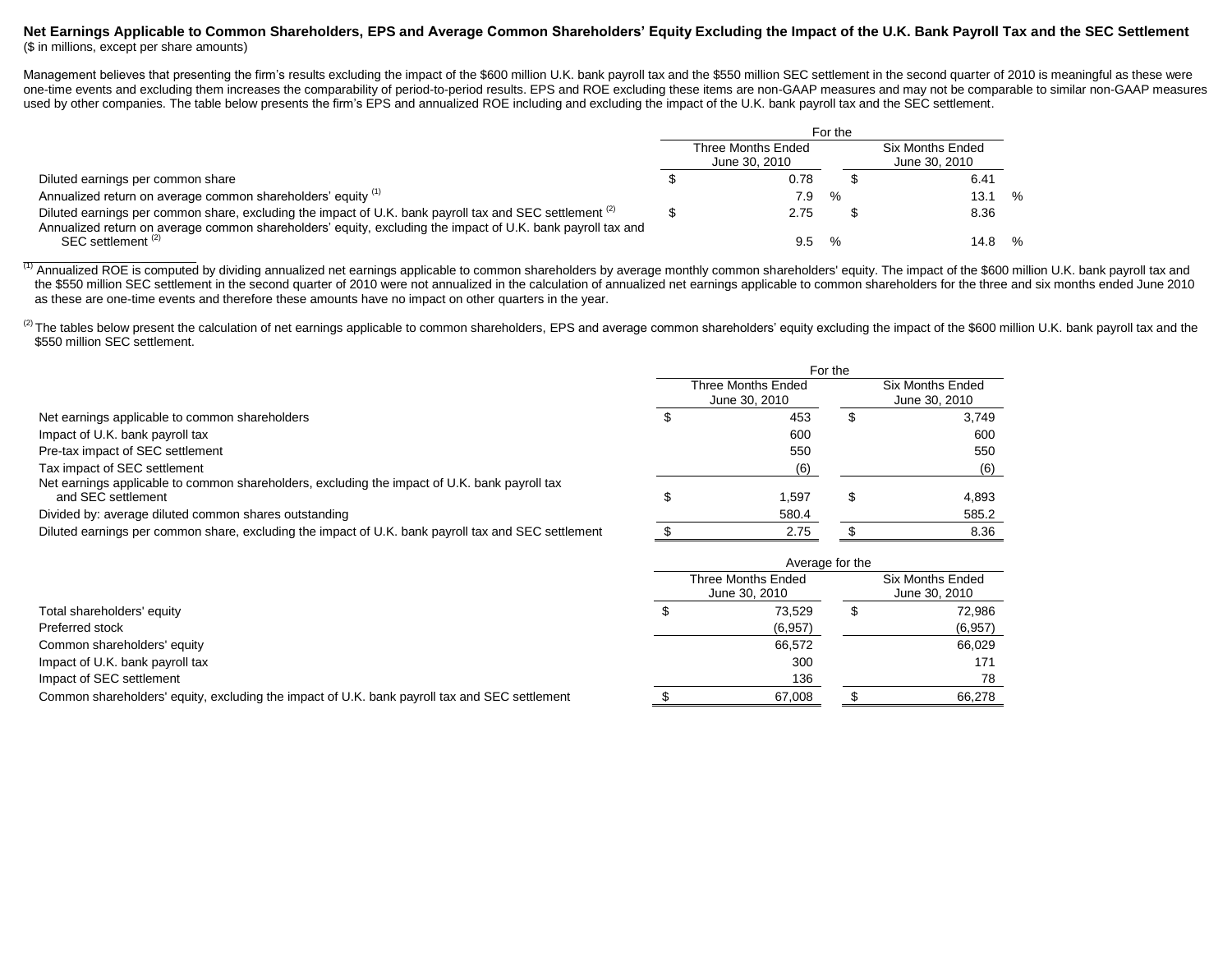# **Effective Income Tax Rate Excluding the Impact of the U.K. Bank Payroll Tax and the SEC Settlement**

(\$ in millions)

Management believes that presenting the firm's effective income tax rate for 2010 excluding the impact of the U.K. bank payroll tax for the full year and the SEC settlement, substantially all of which is non-deductible, is meaningful as excluding these items increases the comparability of period-to-period results. Effective income tax rate excluding the impact of these items is a non-GAAP measure and may not be comparable to similar non-GAAP measures used by other companies. The table below presents the calculation of the effective income tax rate excluding the impact of these amounts.

| Year Ended December 31, 2010 |        |  |                        |                              |  |  |  |  |
|------------------------------|--------|--|------------------------|------------------------------|--|--|--|--|
| Pre-tax<br>earnings          |        |  | Provision<br>for taxes | Effective income<br>tax rate |  |  |  |  |
|                              | 12,892 |  | 4,538                  | 35.2%                        |  |  |  |  |
|                              |        |  |                        |                              |  |  |  |  |
|                              | 465    |  |                        |                              |  |  |  |  |
|                              | 550    |  |                        |                              |  |  |  |  |
|                              | 13,907 |  | 4,544                  | 32.7%                        |  |  |  |  |
|                              |        |  |                        | For the                      |  |  |  |  |

#### **Ratio of Compensation and Benefits to Net Revenues Excluding the Impact of the U.K. Bank Payroll Tax** (\$ in millions)

The firm's total compensation and benefits expense including the \$600 million bank payroll tax were \$4.40 billion and \$9.90 billion for the three and six months ended June 2010, respectively. Management believes that presenting the firm's ratio of compensation and benefits to net revenues excluding the impact of the \$600 million U.K. bank payroll tax is meaningful as this is a one-time event and excluding it increases the comparability of period-to-period results. The ratio of compensation and benefits to net revenues excluding the impact of this item is a non-GAAP measure and may not be comparable to similar non-GAAP measures used by other companies. The table below presents the calculation of the ratio of compensation and benefits to net revenues including and excluding the impact of this item.

|                                                                                                                     | For the<br><b>Six Months Ended</b><br>June 2010 |   |
|---------------------------------------------------------------------------------------------------------------------|-------------------------------------------------|---|
| Compensation and benefits (which excludes the impact of the \$600 million U.K. bank payroll tax)                    | 9.295                                           |   |
| Ratio of compensation and benefits to net revenues                                                                  | 43.0                                            | % |
| Compensation and benefits, including the impact of the \$600 million U.K. bank payroll tax                          | 9.895                                           |   |
| Ratio of compensation and benefits to net revenues, including the impact of the \$600 million U.K. bank payroll tax | 45                                              | % |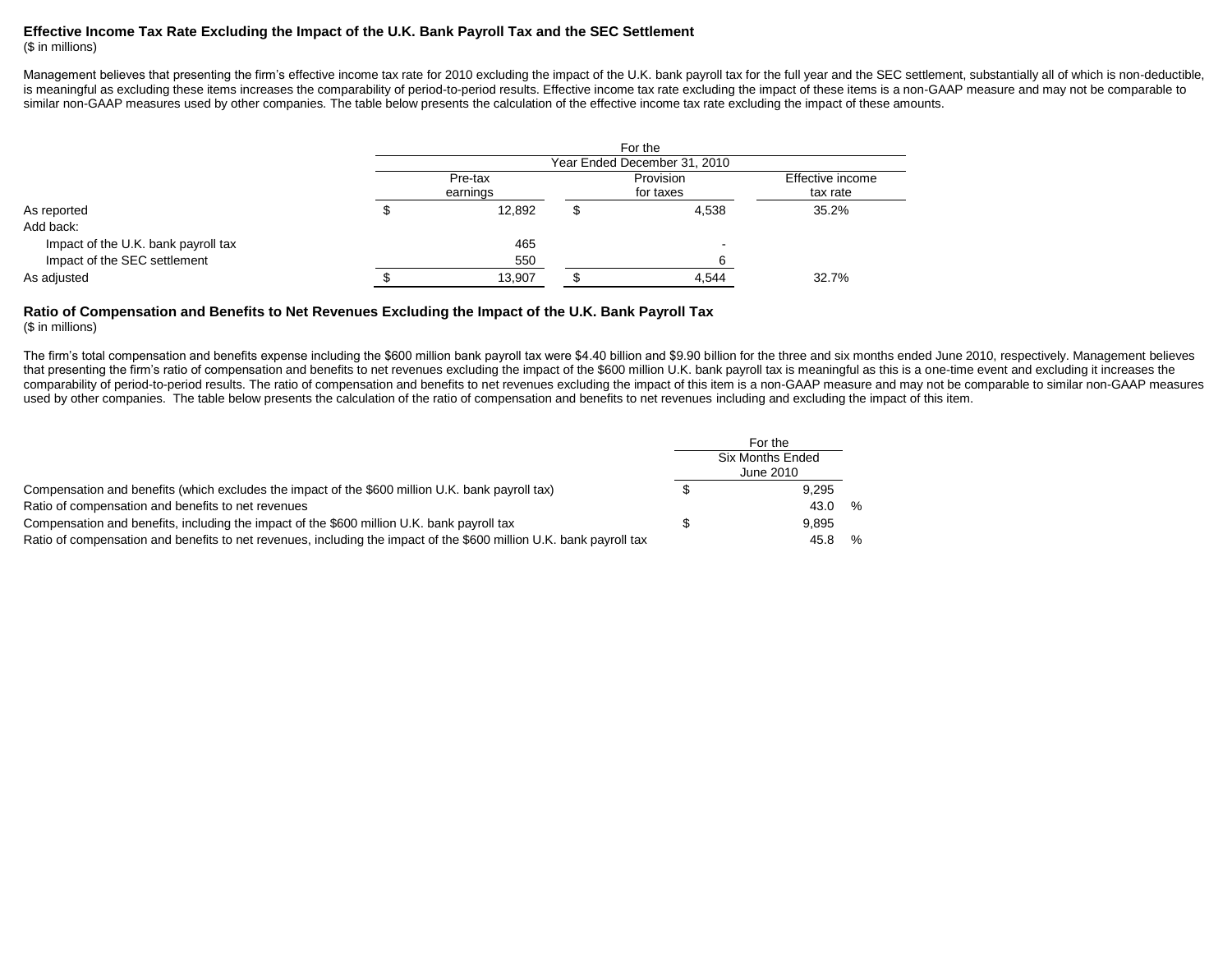## **Adjusted Assets, Adjusted Leverage Ratio, Tangible Book Value Per Common Share and Tier 1 Common Ratio**

(\$ in millions, except per share amounts)

The table below presents information on the firm's assets, shareholders' equity, leverage ratios, book value per common share and Tier 1 common ratio.

|                                                                                     |                                    |                                                        | As of                              |                                                        |                                    |   |
|-------------------------------------------------------------------------------------|------------------------------------|--------------------------------------------------------|------------------------------------|--------------------------------------------------------|------------------------------------|---|
|                                                                                     | June<br>2011                       |                                                        | March<br>2011                      |                                                        | December<br>2010                   |   |
| <b>Total assets</b><br>Adjusted assets <sup>(1)</sup><br>Total shareholders' equity | \$<br>936,910<br>639,809<br>72,356 |                                                        | \$<br>933,289<br>633,073<br>72,469 |                                                        | \$<br>911,332<br>588,927<br>77,356 |   |
| Leverage ratio <sup>(2)</sup><br>Adjusted leverage ratio <sup>(3)</sup>             | 12.9<br>8.8                        | $\boldsymbol{\mathsf{x}}$<br>$\boldsymbol{\mathsf{x}}$ | 12.9<br>8.7                        | $\boldsymbol{\mathsf{x}}$<br>$\boldsymbol{\mathsf{x}}$ | $11.8 \times$<br>$7.6 \times$      |   |
| Common shareholders' equity<br>Tangible common shareholders' equity (4)             | \$<br>69,256<br>64,069             |                                                        | \$<br>69,369<br>64,131             |                                                        | \$<br>70,399<br>64,877             |   |
| Book value per common share (5)<br>Tangible book value per common share (4) (5)     | \$<br>131.44<br>121.60             |                                                        | \$<br>129.40<br>119.63             |                                                        | \$<br>128.72<br>118.63             |   |
| Risk-weighted assets (RWAs) <sup>(6)</sup><br>Tier 1 common ratio $(7)$             | \$<br>451,010<br>12.9              | %                                                      | \$<br>455,811<br>12.8              | %                                                      | \$<br>444,290<br>13.3              | % |

(1) Adjusted assets equals total assets less (i) low-risk collateralized assets generally associated with the firm's secured client financing transactions, federal funds sold and excess liquidity and (ii) cash and securities segregated for regulatory and other purposes. Adjusted assets is a non-GAAP measure and may not be comparable to similar non-GAAP measures used by other companies. The table below presents the reconciliation of total assets to adjusted assets.

|                 |                                                                                            | As of |              |     |               |    |                  |
|-----------------|--------------------------------------------------------------------------------------------|-------|--------------|-----|---------------|----|------------------|
|                 |                                                                                            |       | June<br>2011 |     | March<br>2011 |    | December<br>2010 |
| Total assets    |                                                                                            |       | 936.910      | \$  | 933.289       | \$ | 911,332          |
|                 | Deduct: Securities borrowed<br>Securities purchased under agreements to resell and federal |       | (175, 472)   |     | (184, 217)    |    | (166, 306)       |
|                 | funds sold                                                                                 |       | (162, 285)   |     | (162,094)     |    | (188, 355)       |
| Add:            | Financial instruments sold, but not yet purchased, at fair value                           |       | 149,639      |     | 150,998       |    | 140,717          |
|                 | Less derivative liabilities                                                                |       | (47, 492)    |     | (51, 391)     |    | (54, 730)        |
|                 | Subtotal                                                                                   |       | 102,147      |     | 99,607        |    | 85,987           |
|                 | Deduct: Cash and securities segregated for regulatory and other purposes                   |       | (61, 491)    |     | (53, 512)     |    | (53, 731)        |
| Adjusted assets |                                                                                            |       | 639,809      | \$. | 633,073       | \$ | 588,927          |